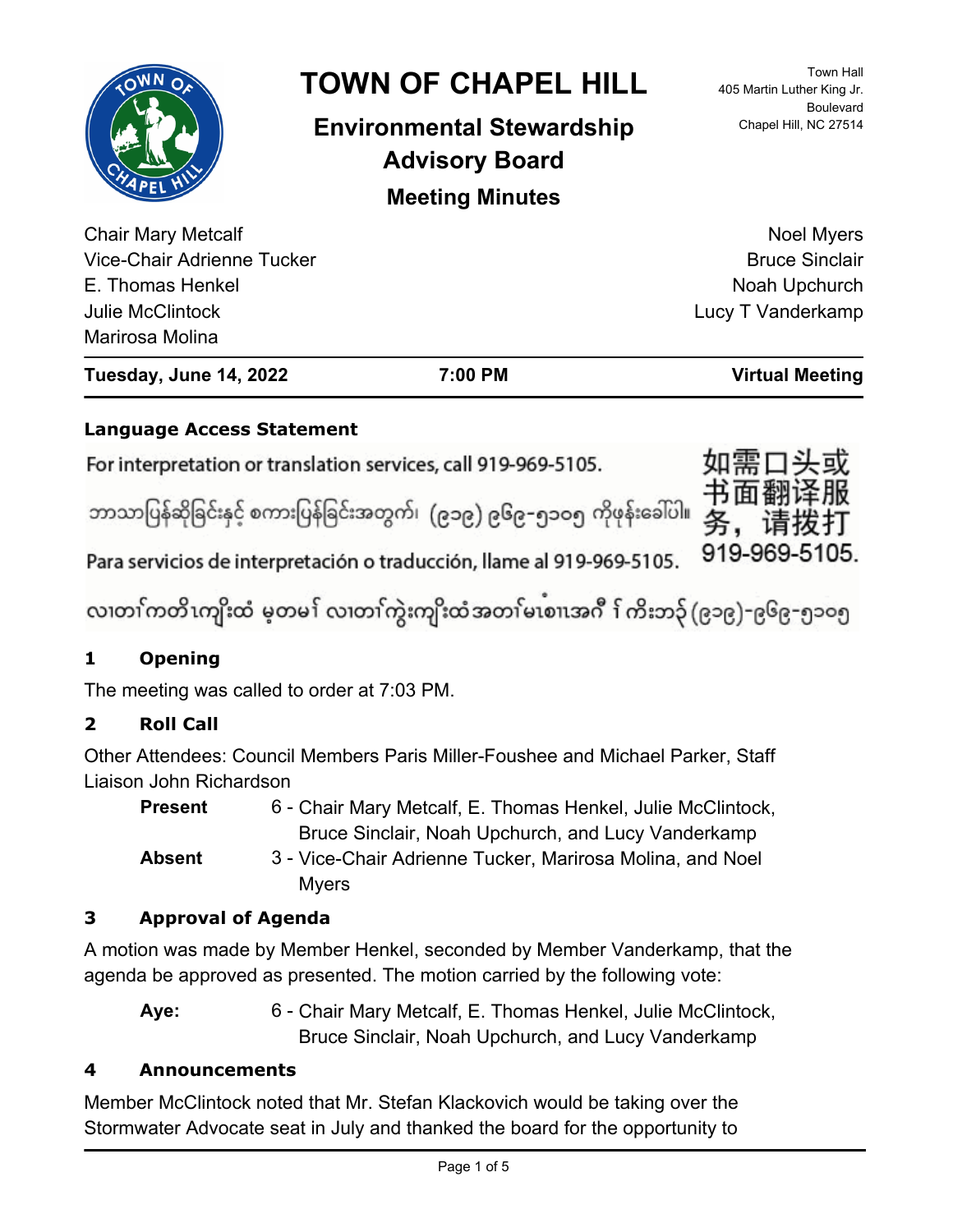serve with them.

#### **5 Petitions**

None.

### **6 Approval of Minutes**

**a)** Approve Draft Action Minutes **[\[22-0521\]](http://chapelhill.legistar.com/gateway.aspx?m=l&id=/matter.aspx?key=8080)**

A motion was made by Member Sinclair, seconded by Member Upchurch, that the draft action minutes for May 10, 2022 be approved as written. The motion carried by the following vote:

### **7 Update from Chair**

**a)** Minutes of Appreciation for Outgoing Board Members (Bruce Sinclair, Julie McClintock, Noel Myers, and Noah Upchurch) **[\[22-0522\]](http://chapelhill.legistar.com/gateway.aspx?m=l&id=/matter.aspx?key=8082)**

The Chair read aloud some minutes of appreciation for each of the outgoing members, recognizing their specific contributions to the board and thanking them for their service to the Town. The Chair's written remarks are below:

I wanted to take a moment to thank Noel for his insight and experience with sustainability & renewable energy, joining us often from California, and persevering through covid-times, Noel started in 2017 as a Regional Collaboration member and then re-joined in Summer 2019, so he didn't even have a full year before we became virtual. I appreciate that he is one of the few Chapel Hill natives to serve on this board.

Bruce Sinclair has served as the Regional Collaboration member for two terms, starting in 2016. We appreciate that Bruce has brought a wealth of knowledge about Carrboro's practices in sustainability and the work of their Environmental board, and always has thoughtful and considered comments, especially in relationship to electrical vehicles. Thank you, Bruce.

Julie McClintock is leaving the board, due to a move, but I want to thank her for stepping up and serving as our first Stormwater Champion. Her wealth of knowledge in this area, and of Chapel Hill and sustainability have been valuable assets, and definitely led to revisions of many of the plans we have reviewed.

<sup>6 -</sup> Chair Mary Metcalf, E. Thomas Henkel, Julie McClintock, Bruce Sinclair, Noah Upchurch, and Lucy Vanderkamp **Aye:**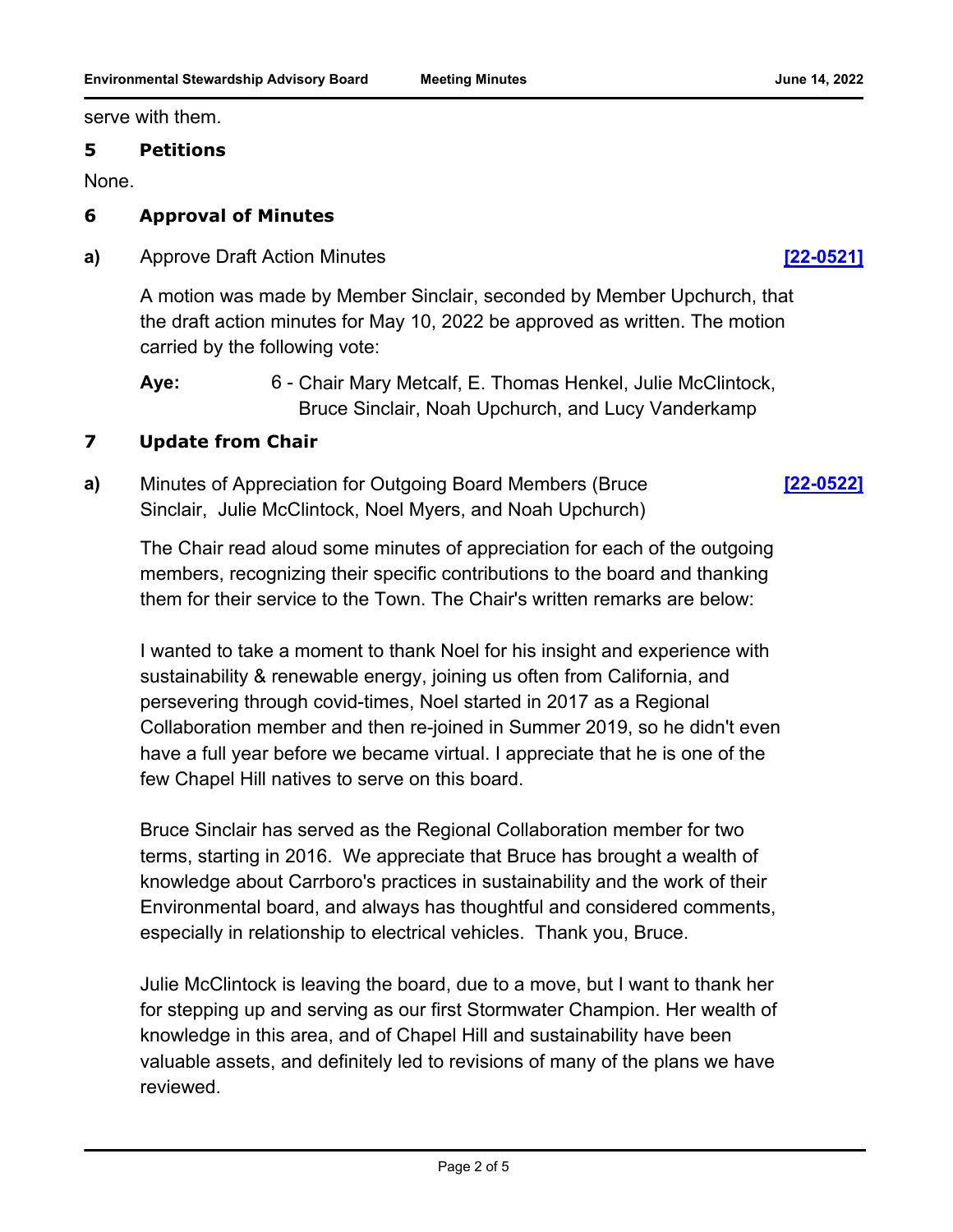Noah Upchurch is heading out, and we will be joined full time by UNC student Ella Feathers starting this summer. I especially appreciate that Noah has started providing the board with an update of what the UNC student government /related organizations are doing in terms of sustainability.

I want to acknowledge that our Chapel Hill Youth Advisory Liaison from East Chapel Hill High School Lorrisa Zhou's 1 year term is ending, and wish her all the best in the future, and I wish we could have met you in person!

Finally, Lucy VanderKamp is starting a new term, and I am grateful for her willingness to return for a full term appointment, starting this summer.

#### **8 Update from Planning Commission Champion**

None.

#### **9 Update from Booker Creek Working Group**

Member McClintock shared that the Working Group will be finishing their report and recommendations this summer. Their work includes interviews with other local governments like Cary and Durham County.

### **10 Update from UNC Student Representative**

Member Upchurch shared about the importance of a recent \$11M donation to the Ackerman Center for Sustainability within the Kenan-Flagler Business School at UNC.

#### **11 Old Business**

**a)** None. **[\[22-0523\]](http://chapelhill.legistar.com/gateway.aspx?m=l&id=/matter.aspx?key=8081)**

#### **12 New Business**

**a)** Discuss and Determine Summer Board Meeting Schedule **[\[22-0524\]](http://chapelhill.legistar.com/gateway.aspx?m=l&id=/matter.aspx?key=8083)**

A motion was made by Member Vanderkamp, seconded by Member McClintock, that the board take off the month of July and return in August. The motion carried by the following vote:

6 - Chair Mary Metcalf, E. Thomas Henkel, Julie McClintock, Bruce Sinclair, Noah Upchurch, and Lucy Vanderkamp **Aye:**

#### **13 Staff Updates/Reports**

The Staff Liaison provided the following updates:

On June 8th, the Council asked the staff to return with answers to the questions outlined within the staff report for the ESAB's electrification petition, and to continue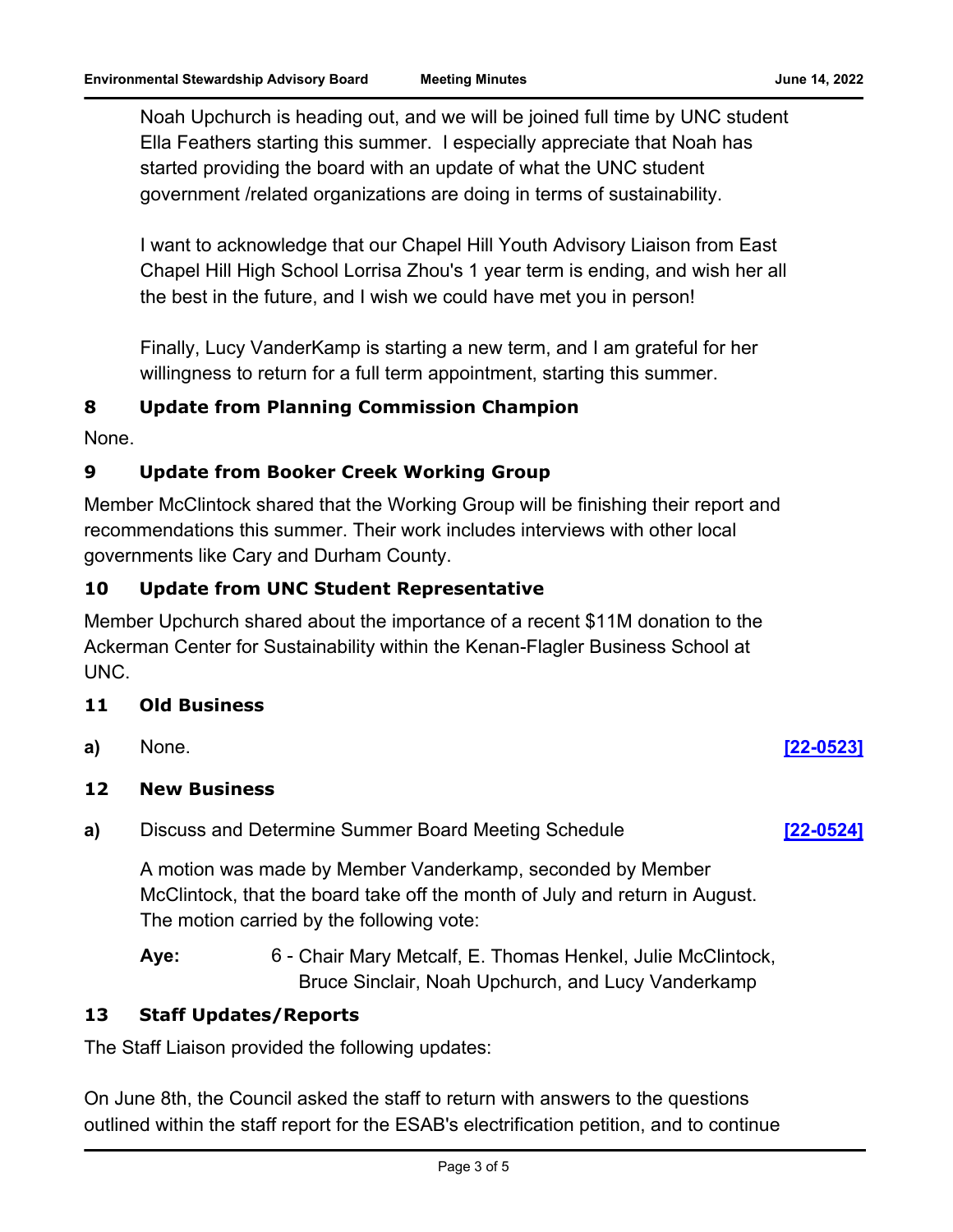encouraging all-electric design within the development review process.

That same evening, the Council passed a resolution in support of virtual meetings. This means that the ESAB can remain virtual. Staff is also looking into the ESAB's specific condition regarding an adequate number of Zoom licenses in order to maintain a regular meeting schedule.

Following the updates, members asked the following questions:

Member Henkel asked if there's any information about the timing of the Economic Development Agreement (EDA) and whether the staff is looking into any funding for Brownfields remediation.

Council Member Parker shared that the Council is slated to consider the EDA in September. The Staff Liaison noted that the project team is exploring additional options for Brownfields remediation funding.

It was also confirmed that the Council will be voting on the three remaining open seats for the ESAB at their June 15th meeting.

#### **14 Adjournment**

A motion was made by Member Vanderkamp, seconded by Member McClintock, that the meeting be adjourned. The motion carried by the following vote and the meeting was adjourned at 7:31 PM:

6 - Chair Mary Metcalf, E. Thomas Henkel, Julie McClintock, Bruce Sinclair, Noah Upchurch, and Lucy Vanderkamp **Aye:**

*Order of Consideration of Agenda Items:* 

- *1. Staff Presentation*
- *2. Applicant's Presentation*
- *3. Public Comment*
- *4. Board Discussion*
- *5. Motion*
- *6. Restatement of Motion by Chair*
- *7. Vote*
- *8. Announcement of Vote by Chair*

*Public Charge: The Advisory Body pledges its respect to the public. The Body asks the public to conduct themselves in a respectful, courteous manner, both with the Body and with fellow members of the public. Should any member of the Body or any member of the public fail to*